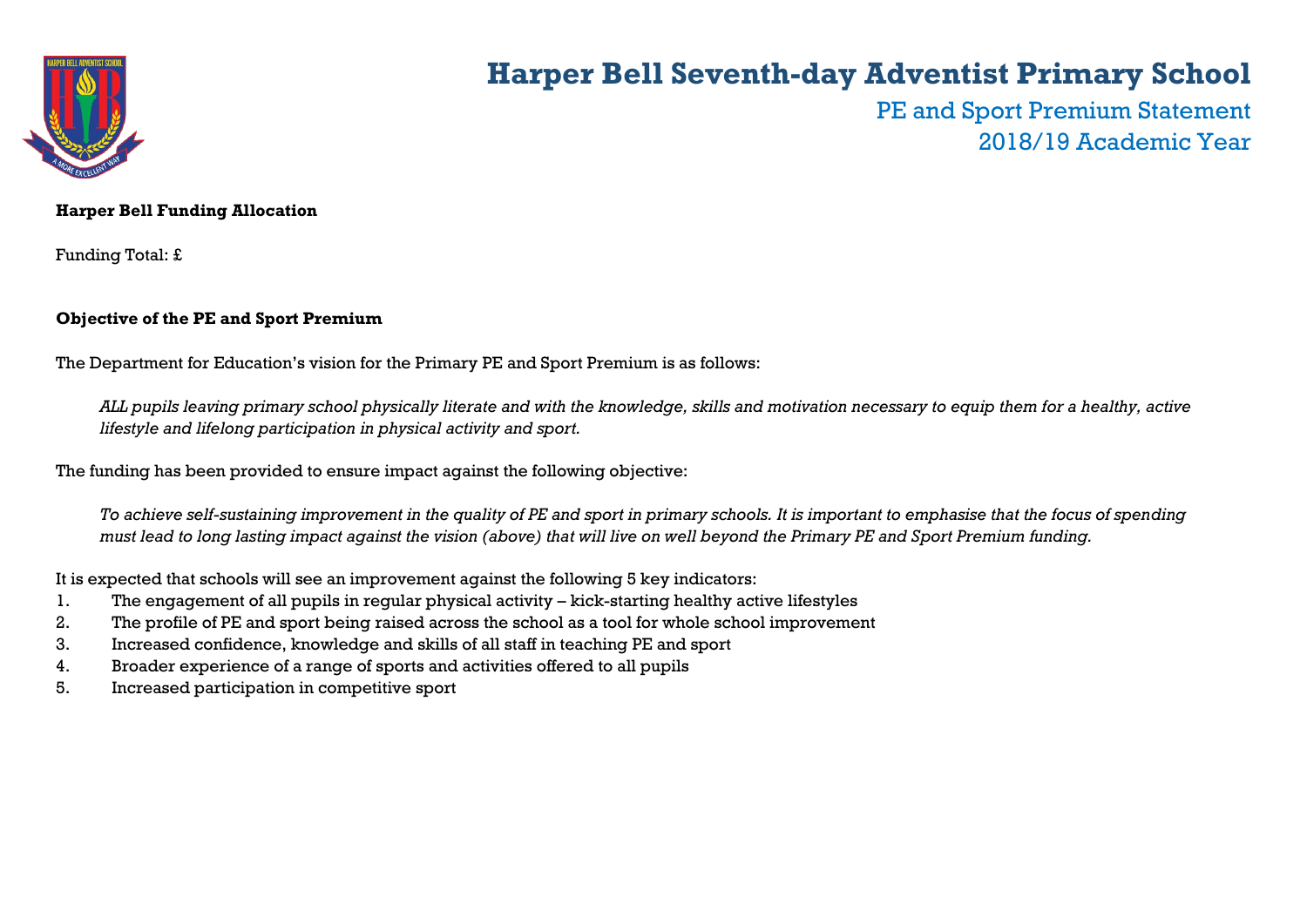## **PE and Sport Premium Action Plan and Expenditure 2018/2019**

| <b>Key Indicator</b>                                                                                                          | <b>Action</b>                                                                        | <b>2017/2018 Review</b>                                                                                                                                                                                                                                                                                                                                                                              | <b>2018/2019 Actions</b>                                                                                                                                                                                                                                                                              | 2018/2019 Desired Impact                                                                                                                                                                                                                                                                                                                                                                                                                                                                                   | End of 2018/19 Review |
|-------------------------------------------------------------------------------------------------------------------------------|--------------------------------------------------------------------------------------|------------------------------------------------------------------------------------------------------------------------------------------------------------------------------------------------------------------------------------------------------------------------------------------------------------------------------------------------------------------------------------------------------|-------------------------------------------------------------------------------------------------------------------------------------------------------------------------------------------------------------------------------------------------------------------------------------------------------|------------------------------------------------------------------------------------------------------------------------------------------------------------------------------------------------------------------------------------------------------------------------------------------------------------------------------------------------------------------------------------------------------------------------------------------------------------------------------------------------------------|-----------------------|
| Increased<br>engagement of<br>all pupils in<br>regular physical<br>activity - kick-<br>starting healthy<br>active lifestyles. | <b>Sports</b><br>leaders'<br>training                                                | In March 2017, Ofsted<br>noted: The school provides<br>a wide variety of leadership<br>opportunities that pupils<br>enthusiastically embrace.<br>Consequently, pupils are<br>increasingly confident,<br>mature, articulate and proud<br>of their school.<br>Eight year 6 pupils were<br>given the responsibility of<br>supporting dinner<br>supervisors with sporting<br>activity during dinnertime. | Six year five/six pupils to<br>be trained as sports<br>leaders each term; a<br>minimum of 18 pupils in<br>total across the academic<br>year;<br>Sports leaders to receive<br>half-termly training to<br>equip them with the skills<br>and knowledge required to<br>lead their peers through<br>sport; | The number of behaviour<br>issues arising during<br>dinnertime to decrease<br>owing to the increased<br>engagement of pupils in<br>activities planned and<br>delivered by sports leaders<br>Increased confidence and<br>self-esteem of the sports<br>leaders, some of whom will<br>be picked from the most<br>challenging pupils in year<br>six. The role of a sports<br>leader will be used as a<br>mentoring tool aimed at<br>engaging pupils who<br>sometimes struggle in class<br>but excel at sports. |                       |
|                                                                                                                               | Increase the<br>number of<br>intra-sporting<br>events via the<br><b>House system</b> | Four intra-school sporting<br>events were held in<br>2017/18; 100% of pupils<br>participated in at least one<br>of these events.                                                                                                                                                                                                                                                                     | Half-termly intra-House<br>$\bullet$<br>sporting competitions<br>These competitions will be<br>$\bullet$<br>planned and delivered by<br>the sports leaders<br>A minimum of six intra-<br>$\bullet$<br>house competitions to be<br>held                                                                | Sports Leaders to gain in<br>confidence and stature;<br>increased leadership skills<br>More children engaged<br>during dinnertime; reduction<br>in challenging behaviour<br>Embedding of House System<br>via increased partisan<br>feeling towards House<br>100% of children to<br>$\bullet$<br>participate in at least one<br>intra-house competition;<br>50% of children to<br>participate in a minimum of<br>three intra-house<br>competitions                                                          |                       |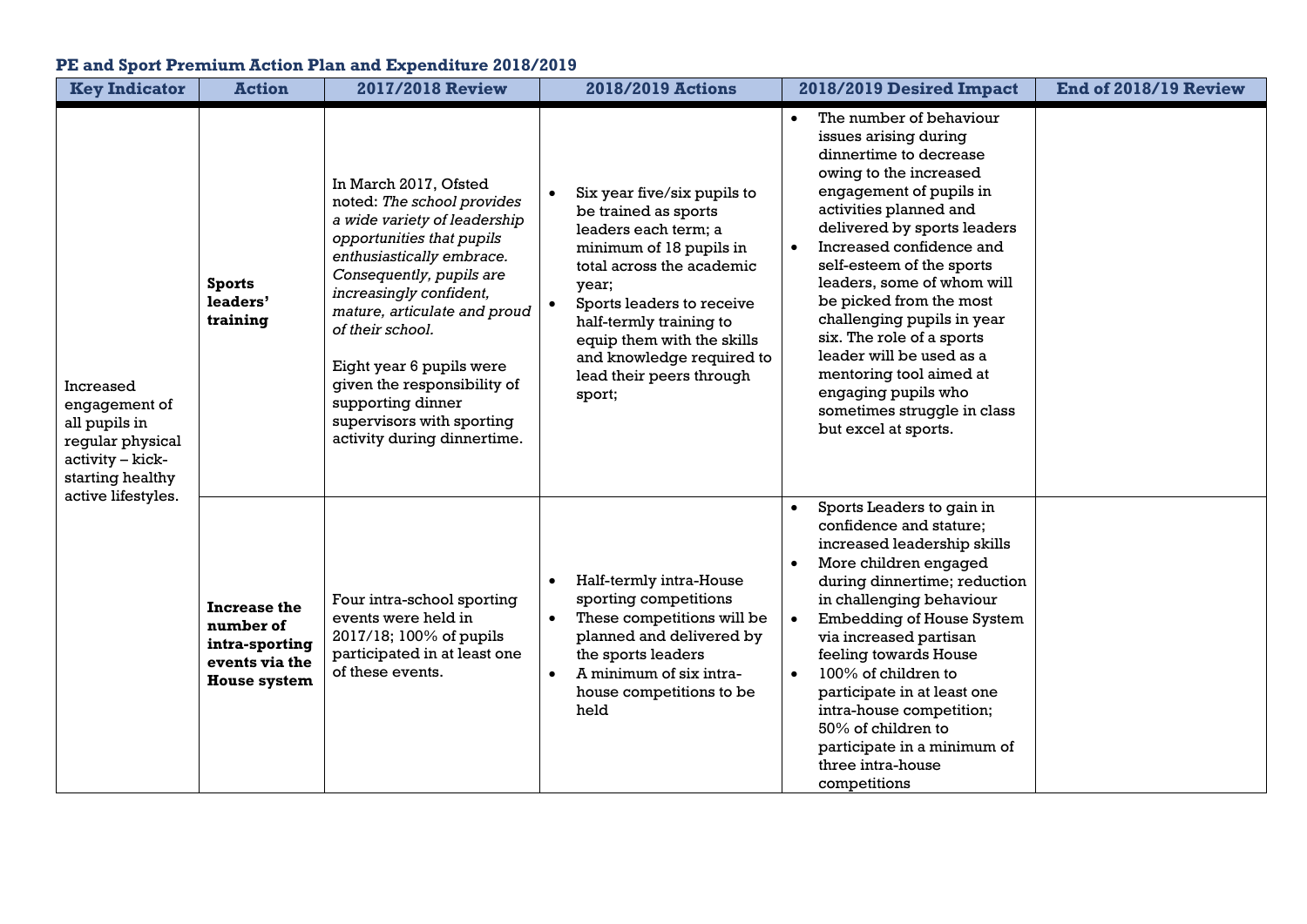| Start extra-<br>curricular<br>sports clubs<br>aimed at<br>pupils with a<br>sporting<br>talent | Extra-curricular sporting<br>clubs were held during of<br>2017/2018; one club a night<br>aimed at all pupils; clubs<br>were specifically aimed at<br>increasing the number of<br>children participating in<br>physical activity.<br>Teams were used as the<br>means through which G<br>and T children were<br>catered for. | $\bullet$              | A qualified sports coach<br>will lead all extra-<br>curricular sporting clubs<br>Talented pupils to be<br>identified, added to the<br>gifted and talented list and<br>targeted for coaching.<br>Specialist coaches to be<br>recruited for sports such as<br>judo, boxing and<br>gymnastics.                                                                                                                                                          | $\bullet$<br>$\bullet$ | HBSDA to have more teams<br>competing in competitive<br>inter-school sport during<br>2018/19 than ever before<br>Emphasis this year on<br>entering more B and C teams<br>into competitions; G and T<br>pupils to represent A teams;<br>B and C teams used to target<br>inactive children<br>HBSDA to compete in<br>gymnastics and dance for<br>the first time in 2018/19                                          |  |
|-----------------------------------------------------------------------------------------------|----------------------------------------------------------------------------------------------------------------------------------------------------------------------------------------------------------------------------------------------------------------------------------------------------------------------------|------------------------|------------------------------------------------------------------------------------------------------------------------------------------------------------------------------------------------------------------------------------------------------------------------------------------------------------------------------------------------------------------------------------------------------------------------------------------------------|------------------------|-------------------------------------------------------------------------------------------------------------------------------------------------------------------------------------------------------------------------------------------------------------------------------------------------------------------------------------------------------------------------------------------------------------------|--|
| <b>Training for</b><br>all<br>dinnertime<br>supervisors                                       | Greater proportion of<br>pupils engaged during<br>dinnertime in 2018/19<br>compared to 2017/18<br>An average of four<br>different sporting<br>activities available for<br>children at dinnertime<br>House points awarded<br>during dinnertime<br>increased; strikes<br>decreased compared to<br>2017/18                    | $\bullet$              | New sports apprentice to<br>start in September 2018; he<br>will have a responsibility<br>for pupil wellbeing at<br>lunchtime.<br>Four dinnertime<br>supervisors, two teaching<br>assistants, two learning<br>mentors and sports<br>apprentice to receive<br>training about how to<br>engage children during<br>dinnertime.<br>Support to be bought from<br>The City of Birmingham<br>Schools (pupil referral unit<br>for Birmingham City<br>Council) | $\bullet$              | The number of behaviour<br>issues arising during<br>dinnertime to decrease<br>owing to the increased<br>engagement of pupils in<br>activities planned and<br>delivered by sports leaders<br>Subject knowledge and<br>confidence of dinner<br>supervisors and sports<br>apprentice to increase due<br>to training<br>Pupil voice to illustrate<br>increased pupil happiness<br>and wellbeing during<br>dinnertimes |  |
| Cost of<br>providing<br>children with<br>swimming<br>lessons                                  | Year 3, 4 and 5 pupils went<br>swimming for a minimum of<br>6 weeks.                                                                                                                                                                                                                                                       | $\bullet$<br>$\bullet$ | Sport premium to be used<br>to cover the cost of<br>transporting the pupils<br>from school to the baths.<br>Hiring qualified swimming<br>teachers/coaches to work<br>with school teachers and<br>upskill them                                                                                                                                                                                                                                        | $\bullet$              | Year 3, 4 and 5 to receive a<br>minimum of six weeks<br>swimming lessons.<br>A minimum of 75% of year 4<br>and 5 pupils to be able to<br>swim competently,<br>confidently and proficiently<br>over a distance of at least 25<br>metres                                                                                                                                                                            |  |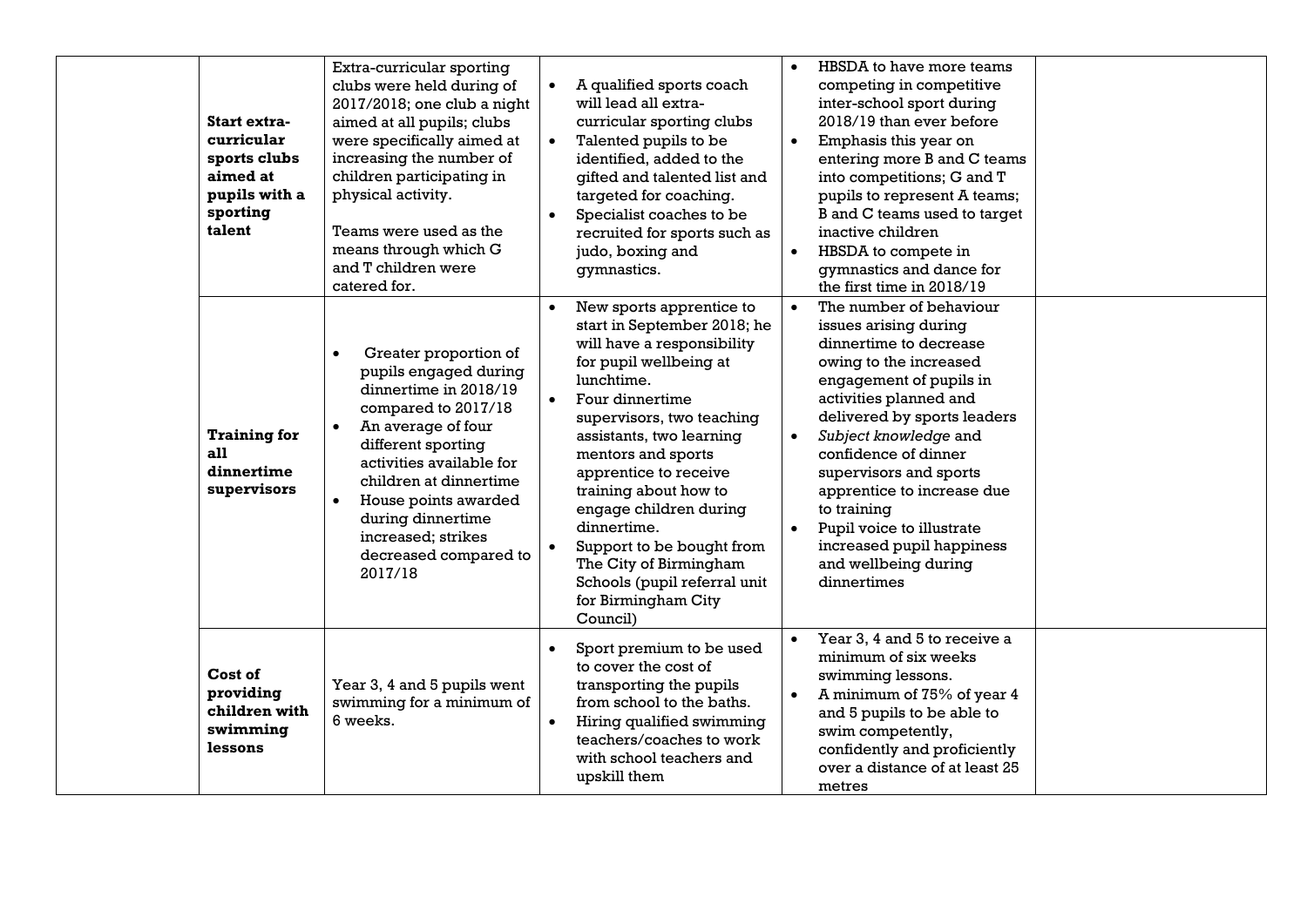| The profile of PE<br>and sport being<br>raised across the<br>school as a tool<br>for whole school<br>improvement | Children to<br>attend live<br>sporting<br>events                                                           | Sporting events watched in<br>2017/18:<br>$\bullet$ Football -<br>Birmingham City<br>Ladies<br>Basketball - British<br>$\bullet$<br><b>Basketball League</b><br>Finals<br>Athletics - British<br>$\bullet$<br>Athletics Indoors<br>Championships<br>Athletics - British<br><b>Athletics</b><br>Championships |           | At least once a term,<br>children will be taken to a<br>live sporting event linked<br>to the PE and sport<br>curriculum for that term.                                                                 | Children to watch the<br>following sports live:<br>o Football; both male<br>and female<br>Netball<br>$\circ$<br><b>Basketball</b><br>$\circ$<br>Cricket<br>$\Omega$<br><b>Athletics</b><br>$\circ$                                                                                |  |
|------------------------------------------------------------------------------------------------------------------|------------------------------------------------------------------------------------------------------------|--------------------------------------------------------------------------------------------------------------------------------------------------------------------------------------------------------------------------------------------------------------------------------------------------------------|-----------|--------------------------------------------------------------------------------------------------------------------------------------------------------------------------------------------------------|-----------------------------------------------------------------------------------------------------------------------------------------------------------------------------------------------------------------------------------------------------------------------------------|--|
| Increased<br>confidence.<br>knowledge and<br>skills of all staff in<br>teaching PE and<br>sport                  | Develop the<br><b>PE</b><br>curriculum<br>by<br>purchasing<br>new<br>equipment                             | Val Salbin scheme of work<br>purchased to support<br>delivery of PE                                                                                                                                                                                                                                          |           | New equipment required<br>for a number of curriculum<br>areas, including<br>basketball, netball, hockey<br>and gymnastics                                                                              | Staff will have the resources<br>required to teach the<br>curriculum to the desired<br>standard                                                                                                                                                                                   |  |
|                                                                                                                  | <b>High Quality</b><br><b>Training for</b><br>staff/PE Lead                                                | NQT supported during PE<br>lessons - team teaching,<br>planning etc.                                                                                                                                                                                                                                         |           | Staff CPD around planning<br>and teaching consistently<br>good PE lessons<br>NQT and sports apprentice<br>to be given support in<br>planning and delivering<br>sport/PE                                | Improvement in the standard<br>of PE lessons as seen<br>through lesson observations<br>and pupil voice.<br>Pupil voice to illustrate<br>increased pupil happiness<br>and wellbeing during PE<br>lessons.<br>Increased success for HBSDA<br>during inter-school sporting<br>events |  |
| <b>Broader</b><br>experience of a<br>range of sports<br>and activities<br>offered to all<br>pupils               | <b>Provide G&amp;T</b><br>pupils with a<br>pathway by<br>developing<br>links with<br>local sports<br>clubs | Number of KS2 children<br>who played for a sports<br>team outside of school:<br>$2016/17 = 4$<br>$2017/18=9$                                                                                                                                                                                                 | $\bullet$ | Identification and<br>signposting of talented<br>pupils as well as children<br>enthusiastic about sport.<br>Create a link with local<br>football teams Phoenix<br>United FC and Continental<br>Star FC | Confidence and self-esteem<br>improved through active<br>participation in sport.<br>More children participating<br>in organised sport outside of<br>school for a local team/club.                                                                                                 |  |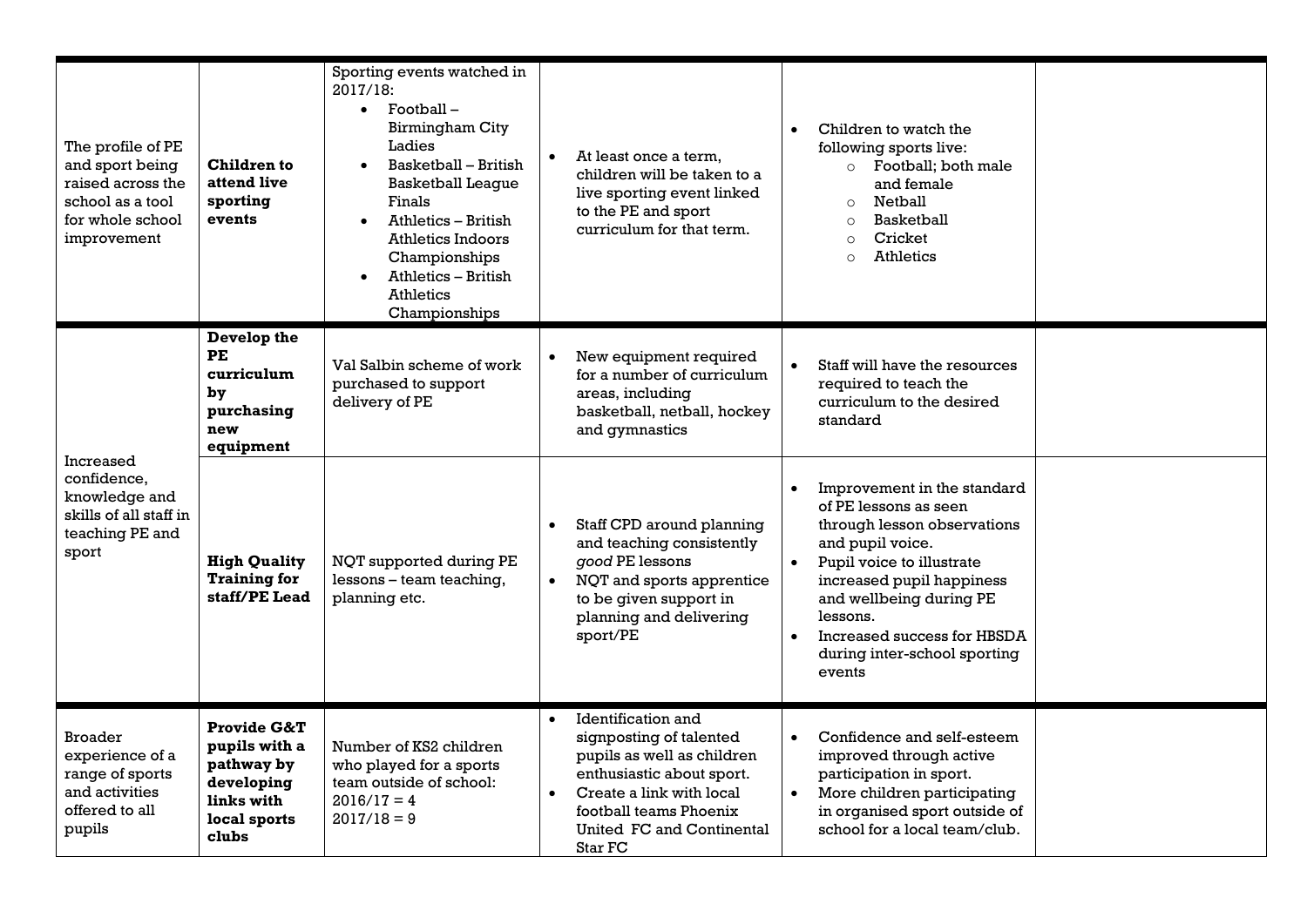|                                                                                             |                                                                                                                                                                                                                                                                                                         | Continue to develop<br>partnership with Paddy<br><b>Benson ABC</b>                                                                                                                                                                                             | Improvement in pupils'<br>$\bullet$<br>sporting skills and<br>wellbeing.                                                                                                                                                                                                                                                                                                                    |  |
|---------------------------------------------------------------------------------------------|---------------------------------------------------------------------------------------------------------------------------------------------------------------------------------------------------------------------------------------------------------------------------------------------------------|----------------------------------------------------------------------------------------------------------------------------------------------------------------------------------------------------------------------------------------------------------------|---------------------------------------------------------------------------------------------------------------------------------------------------------------------------------------------------------------------------------------------------------------------------------------------------------------------------------------------------------------------------------------------|--|
| Use sport as a<br>tool for<br>engaging<br>disengaged<br>pupils                              | The first year of the Paddy<br><b>Benson Boxing programme</b><br>proved a success. It was<br>used to motivate<br>disengaged boys and as an<br>outlet for boys with anger<br>management issues.<br>Reduction in strikes for the<br>boys who participated in<br>the Paddy Benson Boxing<br>programme      | Learning mentor to take ten<br>$\bullet$<br>of the most challenging<br>boys to Paddy Benson<br>Boxing Gym in Digbeth,<br>Birmingham. This weekly<br>session will be used as a<br>means for teaching the<br>children about discipline,<br>respect and teamwork. | Children to make greater<br>$\bullet$<br>academic progress as a<br>result of their increased self-<br>discipline.<br>The number of behaviour<br>issues arising during<br>dinnertime to decrease<br>owing to improved<br>discipline of children.<br>Pupil voice to illustrate<br>$\bullet$<br>increased pupil happiness<br>and wellbeing during<br>dinnertimes.                              |  |
| <b>Purchase PE</b><br>equipment to<br>be used<br>during<br>lessons                          | The quality and quantity of<br>sports equipment<br>sometimes limited the<br>variety of sports that could<br>be taught during PE and<br>extra-curricular clubs.                                                                                                                                          | Audit equipment and<br>purchase equipment to<br>match PE curriculum<br>Make links with local<br>$\bullet$<br>schools and clubs in order<br>to use their facilities                                                                                             | PE curriculum to incorporate<br>$\bullet$<br>a wider variety of sports,<br>with the children being<br>exposed to some sports for<br>the first time, including<br>minority sports such as<br>handball and Gaelic football.<br>Improvement in pupils'<br>$\bullet$<br>sporting skills and<br>wellbeing.<br>Increased success for HBSDA<br>$\bullet$<br>during inter-school sporting<br>events |  |
| <b>Purchase</b><br>sport<br>equipment to<br>be used<br>during<br>playtime and<br>dinnertime | There were more<br>behaviour incidents during<br>dinnertime in 2016/17 than<br>at any other point in the<br>school day. This reduced<br>significantly during<br>2017/18 after barriers were<br>purchased, allowing for the<br>playground to be divided<br>and sports to be taught<br>during dinnertime. | Equipment will be<br>purchased for the<br>following:<br>o Football<br><b>Basketball</b><br>Handball<br>$\Omega$<br>Dodgeball<br>$\circ$<br>Skipping<br>$\circ$<br>Table tennis<br>$\circ$                                                                      | As a result of children having<br>$\bullet$<br>more to do at dinnertime.<br>there will be less incidents of<br>poor behaviour, which in<br>turn will have a positive<br>impact on afternoon lessons.                                                                                                                                                                                        |  |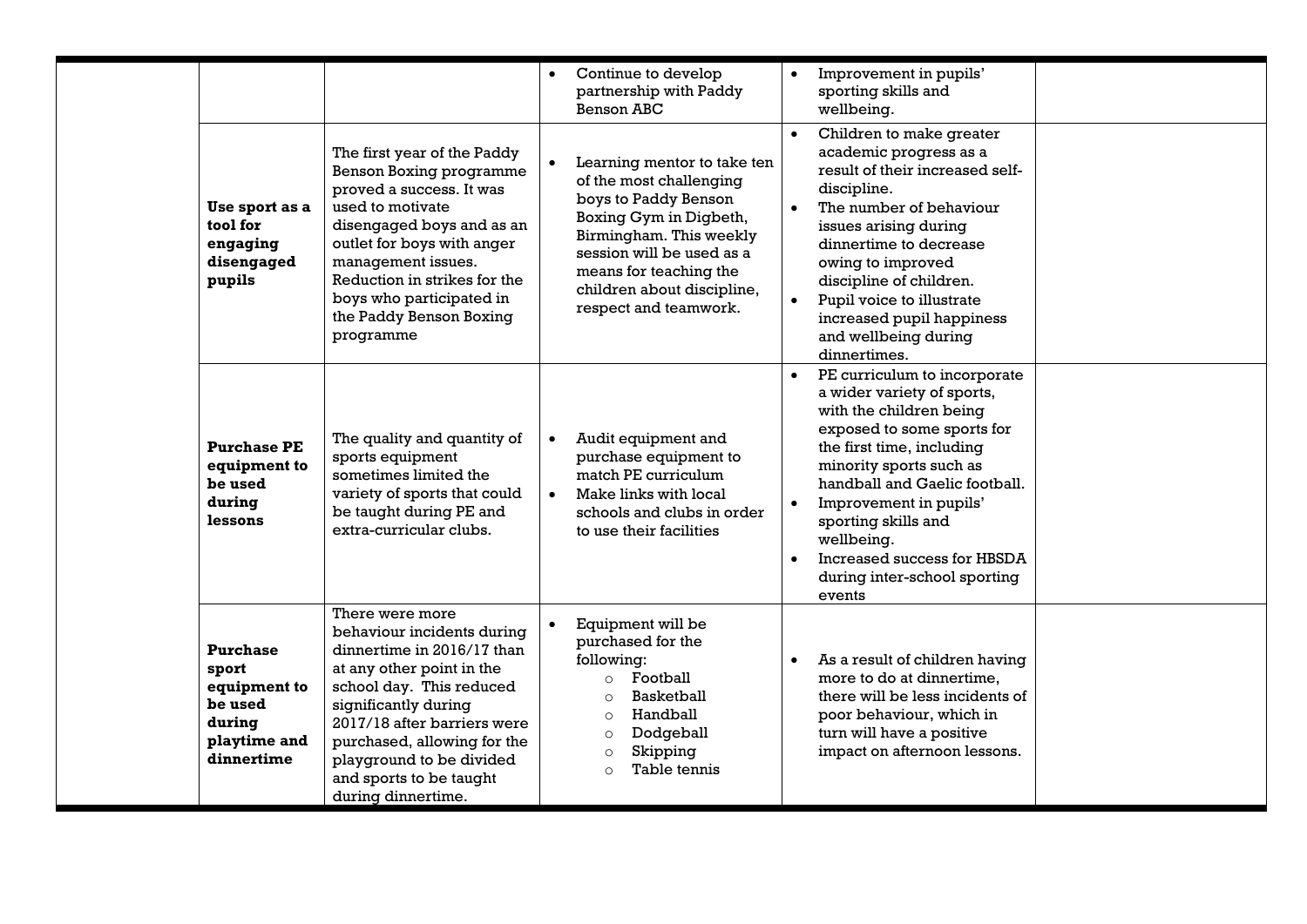|                                                    | <b>Subsidise the</b><br>cost of<br>purchasing<br>PE kit for<br>pupils in<br>years 4 to 6                                                                                                                                       | Over 20 children were<br>$\bullet$<br>given a HBSDA PE kit<br>Football boots and shin<br>$\bullet$<br>pads purchased to<br>ensure a number of<br>children could<br>represent the school<br>football team                                                                                                                                                                                                     | All children in years 4-6 to<br>$\bullet$<br>have a PE kit in line with<br>the HBSDA uniform policy                                                                                                                                                                                                                                                                                                                                                                                                                                                                                                                          | All children to have the<br>$\bullet$<br>required PE kit, as per the<br>school uniform policy<br>Children to participate in<br>lessons safely and<br>confidently.                                                                                                                                                                                                                                          |
|----------------------------------------------------|--------------------------------------------------------------------------------------------------------------------------------------------------------------------------------------------------------------------------------|--------------------------------------------------------------------------------------------------------------------------------------------------------------------------------------------------------------------------------------------------------------------------------------------------------------------------------------------------------------------------------------------------------------|------------------------------------------------------------------------------------------------------------------------------------------------------------------------------------------------------------------------------------------------------------------------------------------------------------------------------------------------------------------------------------------------------------------------------------------------------------------------------------------------------------------------------------------------------------------------------------------------------------------------------|------------------------------------------------------------------------------------------------------------------------------------------------------------------------------------------------------------------------------------------------------------------------------------------------------------------------------------------------------------------------------------------------------------|
| Increased<br>participation in<br>competitive sport | Join city-wide<br>sports<br>associations<br>to enable us<br>to participate<br>in inter-<br>school<br>sporting<br>events                                                                                                        | A focus on girls' sport<br>$\bullet$<br>saw the number of girls<br>who represented the<br>school increase<br>significantly in 2017/18.<br>14/18 year 6 girls<br>represented HBSDA in<br>inter-school sport<br>$7/14$ year 5 girls<br>represented HBSDA in<br>inter-school sport<br>In total, 16 girls from<br>$\bullet$<br>year 3-6 represented<br>the school for the first<br>time at inter-school<br>level | Join the following inter-school<br>leagues and associations:<br>• Birmingham Primary<br>Schools' FA - girls and<br>boys football<br><b>Erdington and Saltley</b><br>$\bullet$<br>Primary Schools' FA - girls<br>and boys football<br><b>Birmingham Netball</b><br>$\bullet$<br>Association - mixed netball<br>Birmingham Primary<br>$\bullet$<br>School Sports' Association<br>– mixed athletics<br>Birmingham Catholic<br>$\bullet$<br>Sports Association - Gaelic<br>football<br>Clifton Sports Partnership -<br>$\bullet$<br>a variety of sports,<br>including basketball,<br>hockey, athletics,<br>gymnastics and tennis | Increase the number of<br>pupils who play competitive<br>sport by joining a greater<br>number of associations and<br>inter-schools leagues<br>The focus for 2018/19 will be<br>$\bullet$<br>on inactive children and<br>those not classed as G and T.<br>Improvement in pupils'<br>$\bullet$<br>sporting skills and<br>wellbeing.<br>Increased success for HBSDA<br>during inter-school sporting<br>events |
|                                                    | <b>Cover the cost</b><br>of<br>transportation<br>to inter-<br>school sports<br>fixtures.<br><b>Release staff to</b><br>accompany<br>children to<br>inter-school<br>sporting events<br>that are held<br>during school<br>hours. | 68 different HBSDA<br>$\bullet$<br>pupils competed in<br>intra-schools sport in<br>2017/18.<br>This is approximately<br>$\bullet$<br>37% of the whole<br>school and 57% of KS2.<br>This is an increase of<br>$\bullet$<br>21% and 30%<br>respectively.                                                                                                                                                       | By spending more on the<br>$\bullet$<br>cost of transportation and<br>staff release, more children<br>can represent HBSDA in<br>more<br>competitions/competitive<br>sport.                                                                                                                                                                                                                                                                                                                                                                                                                                                   | At least 80% of KS2 pupils to<br>compete against a different<br>school in competitive sport.                                                                                                                                                                                                                                                                                                               |